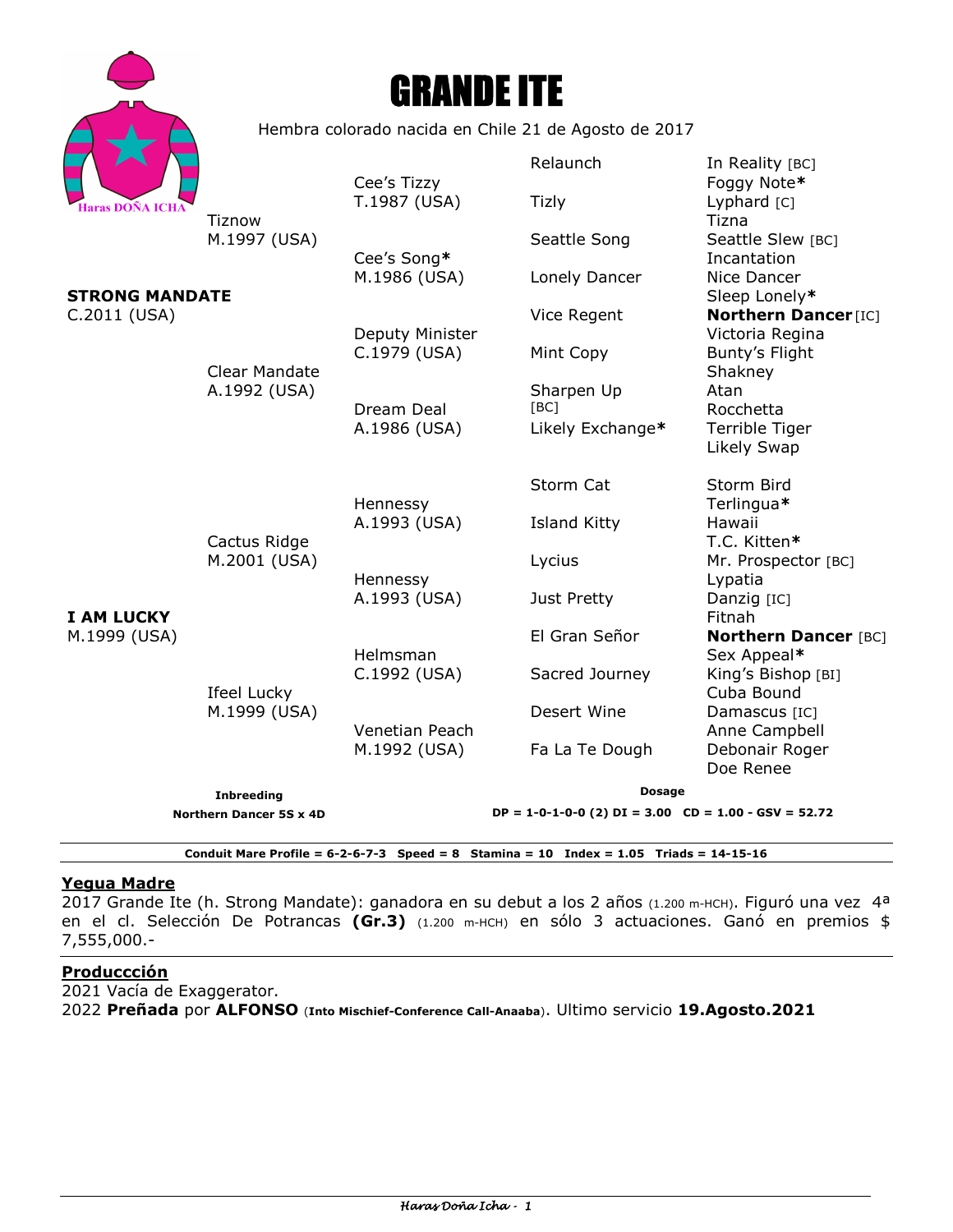## **LINEA PATERNA**

**STRONG MANDATE** (**2009**). Ganó 2 cs. a los 2 años en 8 actuaciones en USA, incl. Hopeful S **(Gr.1)**; 2° Southwest S; 3° Breeders' Cup Juvenile **(Gr.1)**; 4° Rebels S **(Gr.3)**. US\$ 529,566.

Es padre en USA de **GOTTA BE STRONG** (6 cs. a los 2 y 3 años, incl. New Start Stakes), **MARYANORGINGER** (2 cs., incl. Astoria Stakes), **BLUE MOUNTAIN BELL** (4 cs. en USA, incl. CTBA Lassie Stakes; 2ª Gold Rush Futurity), **YUCATAN** (cl. Dilic**-Gr.2**; 4° cl. Campeonato Juvenil**-Gr.1**, Méx), **Aegean Sea**, **Policy**, **Risky Mandate**, **Sally Strong**, **Strong Odor**, **Strong Will**, etc….

En Chile, es padre de **TOP QUEEN** (2 cs., incl. cl. Arturo Lyon Peña**-Gr.1**), **FREE MANDATE** (cls. Gran Premio Criadores-Marcel Zarour Atanacio**-Gr.2**, Domingo 2° Herrera Martínez**-Gr.2**, Copa Jackson **-**

**Gr.2**, Top Lek; 4° cls. Tanteo De Potrillos**-Gr.1**, St. Leger**-Gr.1**, Guillermo Del Pedregal Herrera**-L**), **RAGAZZA DI PARMA** (cl. Alberto Vial Letelier**-L**; 3ª cl. Selección de Potrancas**-Gr.3**), **SESENTA Y MEDIO** (cl. Ignacio Urrurita de la Sotta**-L**; 2° cl. El Ensayo**-Gr.1**), **MY DAD** (cls. Resistiré, Puente Lusitania, Avenida San Martín, Palacio Rioja; 2° cls. Luis Vera Calderón y Luis Vera Giannini**-L**, Trotamondo, Esperanza, Primavera, Barrio Chorrillos; 3° cls. Quintavisión, Carlos Aguiar, Palacio Carrasco), **KOPERNIK** (cl. Valparaíso Sporting Meeting; 2° cl. Criterium Potrillos; 3° cl. Carlos Alvarez Condarco), **CAFÉ RISTRERO** (4 cs., incl. cl. Daniel J. Lyon Amenabar), **ROGUE NATION** (cls. Valparaíso Sporting Club-HCH, Ernani Parodi Madariaga; 2ª cl. Haras De Chile-Marcel Zarour Atanacio **-Gr.2**, Carlos Raby y Víctor Raby**-L**; 3ª cl. Alberto Solari Magnasco**-Gr.1**, Gran Premio Criadores-Salvados Hess Riveros**-Gr.2**), **Strong Daikiri** (2 cs. a los 3 años; 2° cl. Cencerro; 3° cls. Criterium Potrillos, Juan Luis Edwards Sanfuentes), **Bala Rápida** (4 cs.; 3° en su debut en el cl. Federico C. Prain), **Strong Black** (6 cs.; 3° cls. Policía de Investigaciones PDI, Liga Maritima De Chile), **Sud Americano** (5 cs.; 3° cl. Avenida España; 4° cl. Alfredo L.S. Jackson**-Gr.3**), **Panda Express** (5 cs.; 3° cl. Club Hípico De Santiago-HCH; 4° cl. Víctor Matetic Fernández**-Gr.3**), **Strong Stella** (ganadora a los 3 años; 2ª cl. Valparaíso Sporting Club-HCH), Grande Ite (ganadora en su debut a los 2 años; 4ª cl. Selección De Potrancas**-Gr.3**), Broken Dreams (**invicta** en 2 actuaciones a los 3 años. Exp. a USA, 2020), Secret's Grace (ganadora en su debut a los 2 años; 4ª cl. Club De Polo Y Equitación San Cristóbal), etc…

## **LINEA MATERNA**

## **1ª madre**

2006 **I AM LUCKY** (h. Cactus Ridge): importada en el vientre. Ganadora de 6 cs., incl. cl. Gastón Hamel de Souza, Especial Castelnuovo; 4ª cl. Carabineros de Chile. Herradura de Plata VSC. Madre de:

- 2011 Dulcito (h. Auguri): 6 cs.
- 2012 I'm Red (cast. Red Rocks): 2 cs. a los 3 años.
- 2013 I Am Pretty (h. Ocean Terrace): **ver arriba**.
- 2013 I Am Pretty (h. Ocean Terrace): disputó 3 cs. a los 2 y 3 años. Madre de:
- 2018 N.N. (m. Hold Me Back): murió en el Haras, 2018.
- 2014 N.N. (h. Breathless Storm): no corrió.
- 2016 Estoy Enamorado (m. Strong Mandate): ganador a los 3 años.
- 2017 Grande Ite (h. Strong Mandate): **ver arriba**.
- 2018 **I Am Blacklist** (h. Hold Me Back): ganadora a los 3 años; 3ª cl. Promesa De Potrancas (CHC); 4ª cls. Alberto Solari Magnasco (CHC), Octavio Ríos Espinoza (CHC)
- 2019 Es La Nena (h. Exaggerator):
- 2020 N.N. (m. Exaggerator):
- 2021 N.N. (h. Exaggerator):

## **2ª madre**

99 Ifeel Lucky (h. Helmsman): no corrió en USA. Importada a Chile en 2006. Es hermana de **HOOD PEAK**. Madre de:

- 04 Markka (h. Marquetry): disputó una carrera en USA.
- 06 **I AM LUCKY** (h. Cactus Ridge): **ver arriba**.
- 08 I Feel Happy (h. Ocean Terrace): 2 cs. a los 3 años en 8 actuaciones. En la reproducción.
- 10 **Fuiste Tú** (m. Sonoma Cat): 8 cs.; 2º cl. Círculo Dueños F.S. De Carrera; 4º cl. José Maritano Moltedo.
- 12 Red Luck (m. Red Rocks): 4 cs.; 4º Especial Fiestas Patrias.
- 13 Como Caballero (m. Layman): 4 cs.

## **3ª madre**

92 **VENETIAN PEACH** (h. Desert Wine): ganadora de 4 cs. a los 2 y 3 años en USA, incl. Fairfield S; 2ª California Cup Distaff Starter H, Sun Seeker Farm H, Pleasanton Señorita S, US\$ 120.800. Madre de: